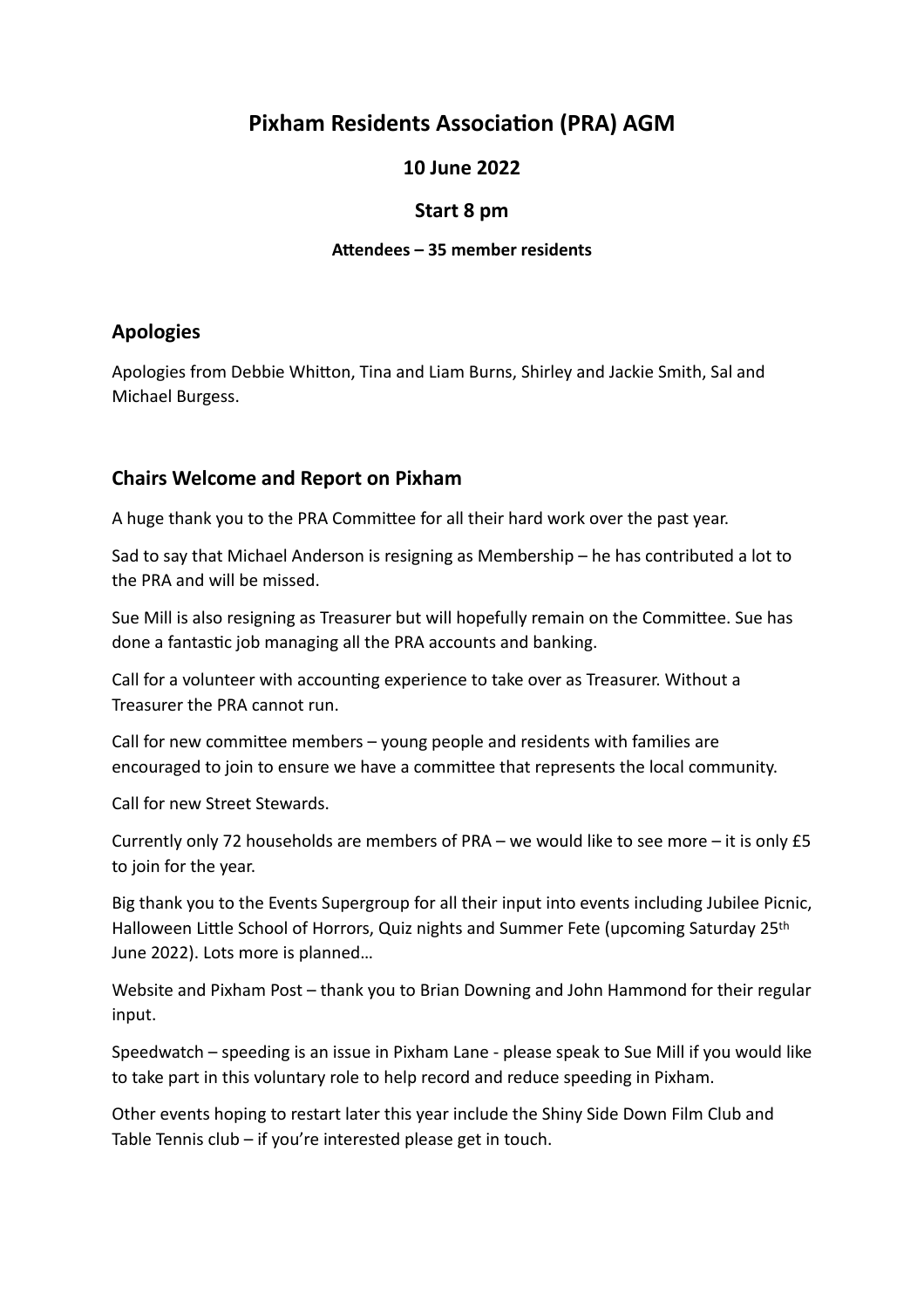The PRA are disappointed to hear that the Directors of Old Pixham School (OPS) are still waiting on the Diocese for a lease and recognise that the OPS Directors are doing all they can to push this along. The PRA are happy to provide financial support for OPS improvements, but these will not relate to the structure of the building whilst the lease is not in place. PRA have asked the Directors of OPS for a list of where PRA may be able to contribute in the meantime.

A huge thank you to Mary Peckham who is retiring from her voluntary role at OPS for all her support and input to OPS bookings and events.

The PRA are considering registering as a Community Interest Committee –this is to be discussed. There are pros and cons to this, expect a future meeting and member vote on this.

### **Treasurers Report**

Refer to Treasurers Report for full details of profits and expenditure, including donations and events.

Accounts have been audited by Charlotte Pentecost – with thanks from PRA for her support.

\**Auditing proposed by Sarah Slade, seconded by Joy Profitt.* 

Account balance equals £8354.23 (£282.99 of this belongs to Shiny Side Down Film Club)

Total: £8071.33 to end of December 2021.

PRA have agreed to donate £150 to Mary Peckham's retirement gift, with personal donations also welcome.

*Question – it is not clear to some residents that OPS and PRA are different entities. How is this made clear and what is the difference?* 

*Answer – we do make this clear when we can but we can certainly put this on the next Pixham post too. A joint leaflet with OPS about the differences and what donations to each are specifically going to would be helpful and we will look into this.*

*Question – PRA do a great job, but we don't hear anything from OPS management about their points and what they are doing so this needs to be done.*

*Answer – thank you – we will approach OPS Directors about this.* 

*Question – is there anywhere where we can see what the plans are for spending?* 

*Answer – not specifically but if you have anything you wish to see done to improve the community please let us know. We will put a list of what we are spending on in the Pixham Post so residents can see how their donations are being used.* 

*\*Accounts proposed by Brian Downing, seconded by Jess Donnison.*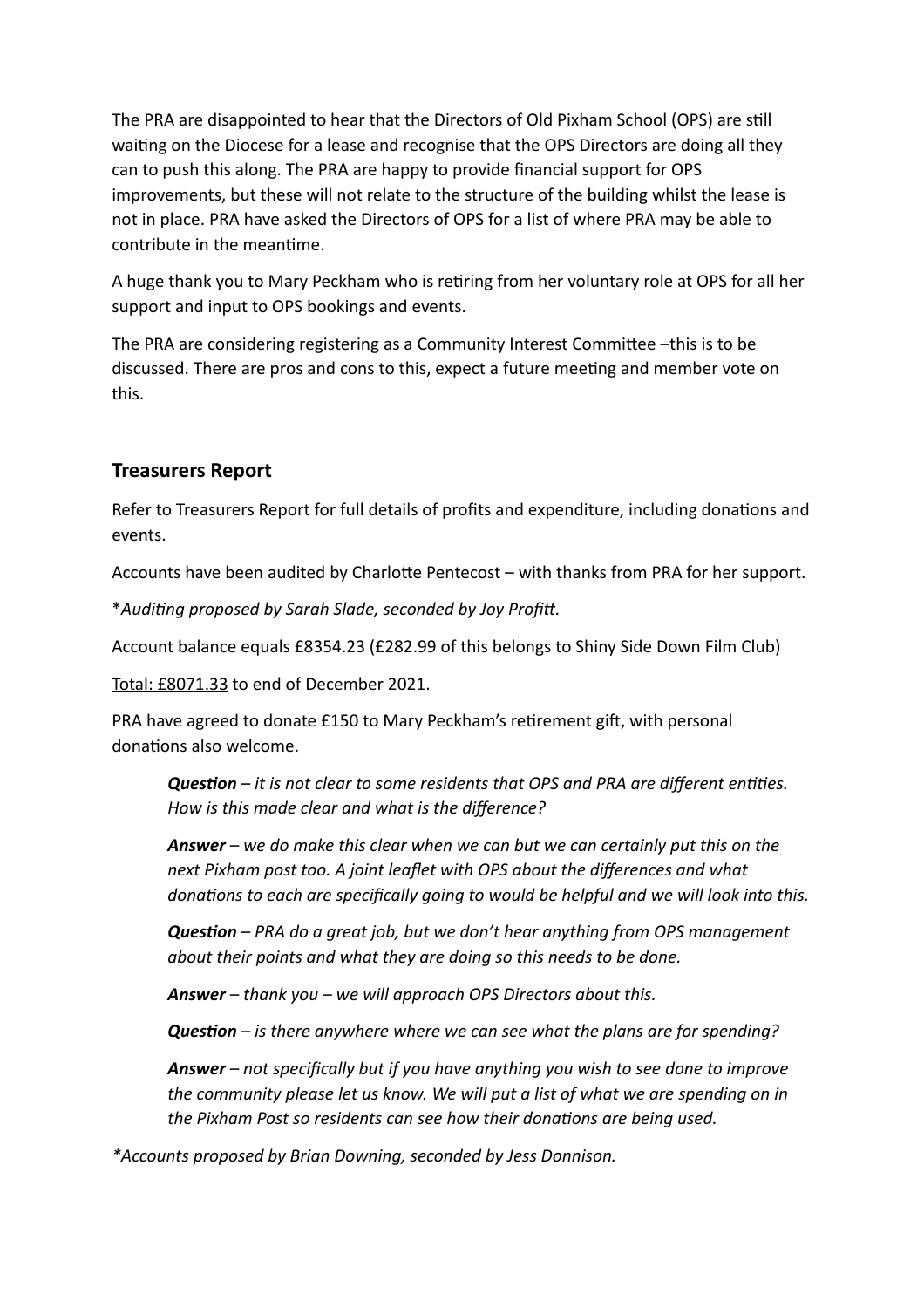# **Approval of previous AGM Minutes**

No questions.

*\*Proposed by Brian Downing, seconded by Susie Hurst.*

#### **Elections – Chair, Treasurer and Committee**

Chair to remain as Pat Smith – *proposed by Roger Hurst, seconded by Jess Donnison*

Treasurer – TBC

Committee as present – *proposed by Mike Simmons, seconded by Joy Profit*

#### **Thames Water and Sewage Issues**

Dorking Sewage Streatment Works (owned by Thames Water) were responsible for the largest number of unpermitted sewage spills in 2020. There has been a lot of media attention around this and residents have lobbied for transparent communication and action from Thames Water with a view to changing the future conditions at the site and of the River Mole.

In March 2022, Friends of the River Mole (FORM) action group formed to help analyse river quality and raise attention of the issues amongst the local community. Concerning levels of *e-coli* have been identified during recent water quality testing.

5 PRA Committee members met with Thames Water on 9th June 2022 with 3 representatives of FORM also present.

Thames Water have said that there are plans to modernise and improve Dorking Sewage Treatment Works to accommodate the increased local development. Thames Water plans include reducing the number of unregulated spills and planning improvements should be in place by 2025.

FORM are looking at getting the Stepping Stones registered as a site of Designated Bathing Water Status due to the large number of visitors who use the area and swim in the water. This would have a positive knock-on effect on the water quality required in the area.

The PRA call on all residents to keep a log of any tankers, sounds or smells that are experienced.

*Question – Pixham Beach is not a designated swimming area? Can we make this a designated bathing area too? Also, can we put signs up at the Stepping Stones to warm people about the water quality?* 

*Answer – the Stepping Stones are a National Trust site so they would have to agree. We are waiting on input from the Environment Agency too.*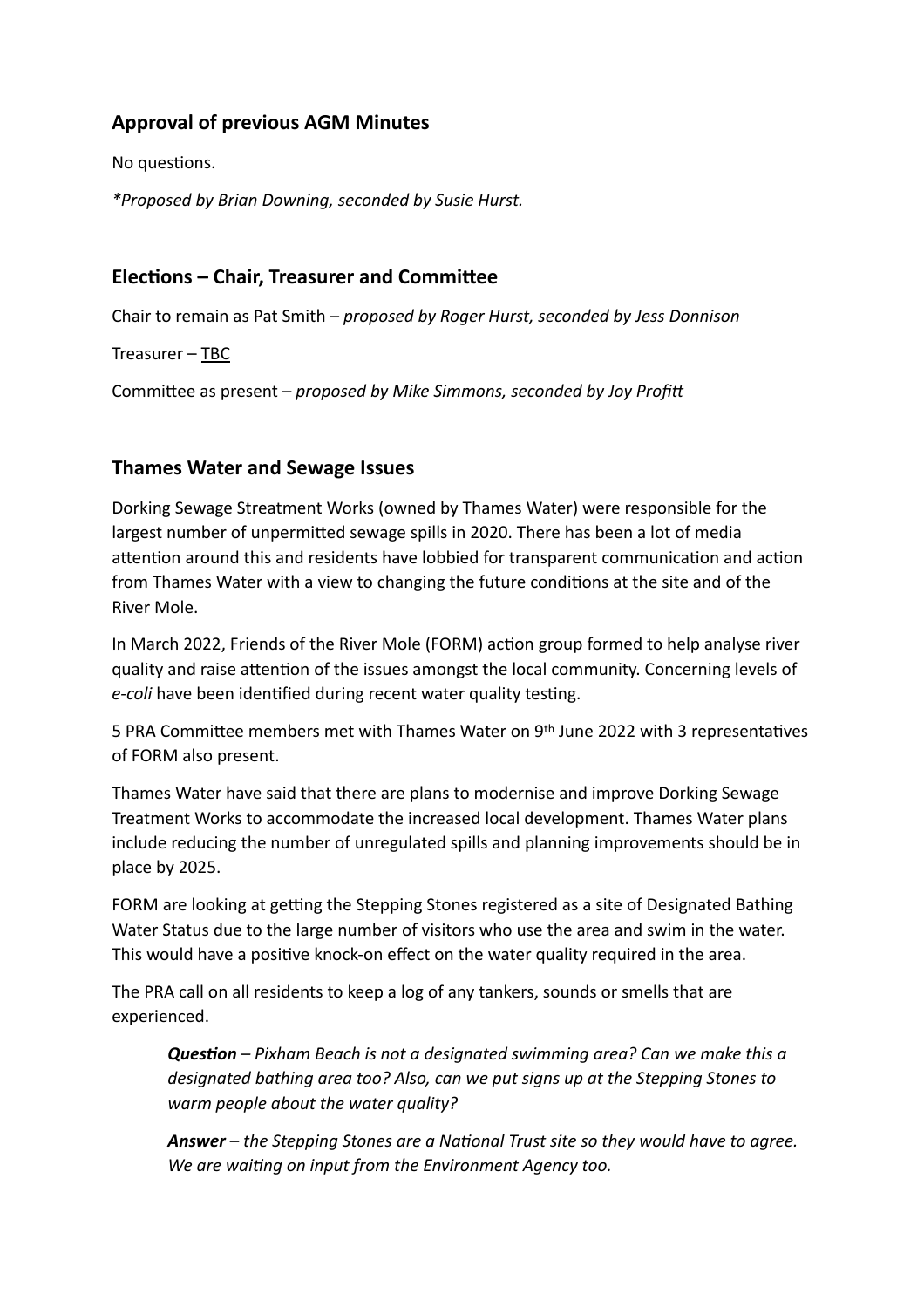# **Tree Felling at former Aviva site (Pixham End).**

The Pixham End site has recently been leased by Surrey County Council to Stonegate Development.

Felling of more than 35 mature trees, including some older than 200 years, took place in May 2022 (on a weekend) without licence, during the bird nesting season, and with no known surveys carried out for bat roost potential.

According to Stonegate Development, the trees were apparently diseased or unsafe from a health and safety perspective and a survey was conducted to ensure no active nests were present. Stonegate have been unable to provide any written evidence of this.

An official investigation and report by Arb Consultancy Ltd has found no evidence of disease in the remaining stumps. The ecosystem service value of the trees felled was found to be in excess of £850k. The report details Tree Protection Status and other legalities – a copy can be requested by contacting the PRA.

A huge thank you to Councillors Hazel Watson and Elsie Rosam for their quick actions in getting an emergency Tree Preservation Order (TPO) on the remaining trees at the site so they cannot be felled without appropriate survey and licence.

*Question – can we ask the council for any future plans for tree felling at other sites? Rather than waiting for it to happen and then trying to deal with it.* 

*Answer – a very good plan - we will look into this.* 

The PRA would like this matter to be taken further – we are expecting more press coverage, but we need to be sure the PRA are acting in accordance with community wishes.

Vote 26 in favour, 1 abstain.

Residents would like to record a vote of thanks to Arb Consultancy Ltd who carried out the investigation and to the anonymous donor who paid for the report.

# **AOB**

*Question - Excessive speeds on Pixham Lane – cats have been killed and a resident has been clipped by a passing lorry. A twenty is plenty campaign is needed. Can we have another survey of residents to see if we can pass this?* 

*Answer – response by Councillor Hazel Watson: SCC is responsible for new speed limit restrictions but the police are responsible for enforcing current ones. Traffic calming is expensive and there are concerns about an adverse impact on the bus service on Pixham Lane. There has been a previous meeting of residents and proposals were put forward but there was no agreement and no consensus. There is however a need for something else to be done on Pixham Lane. I (Hazel) have put forward Pixham Lane as an area for the Community Infrastructure Plan and hopefully some money and*